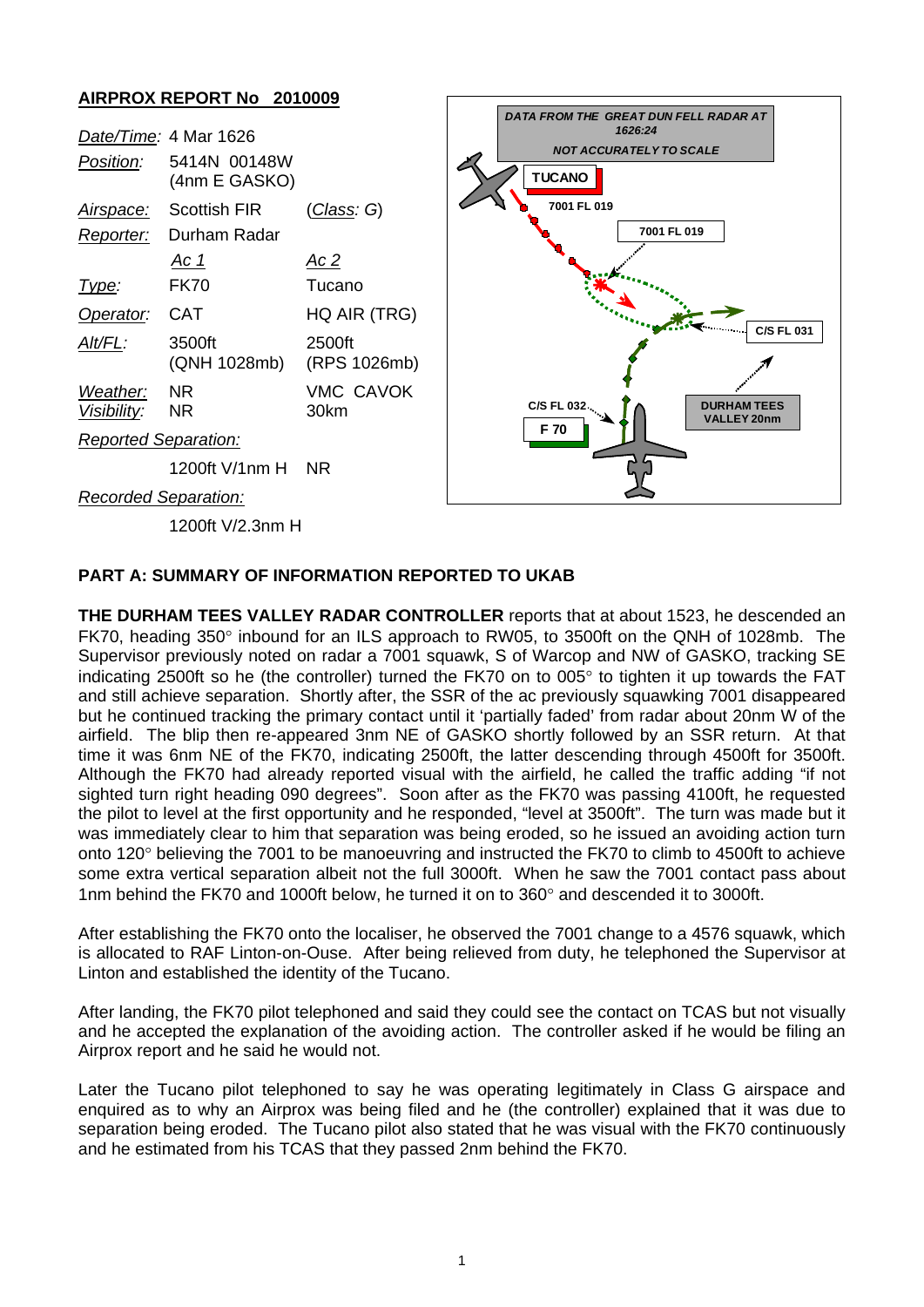**THE FK70 PILOT** reports that he did not consider the event an Airprox. He was at about 20nm to run to Durham Tees Valley on a radar vector to intercept RW05 localiser, level at 3500ft when ATC gave TI on a pop up contact and a right turn onto heading 090°. He then saw the traffic on his TCAS 1500ft below just as he was told to "turn right heading 120° and climb to 4000ft". The TCAS showed that the traffic had levelled at 2500ft, as they turned away and climbed to 4000ft. He did not see the other ac or receive any TCAS warning but estimated (from TCAS) that its at its closest it was 1200ft below and about 1nm away.

ATC said that they would file an Airprox report and that it was probably a military ac.

**THE TUCANO PILOT** reports that he was returning from a singleton low-level training sortie, squawking 7001 in a black ac with TCAS 1 fitted. The weather was good and he was heading 120° at 240kt in Class G airspace to the NW of Linton on Ouse having climbed out of the LFS to 2500ft RPS when he saw a large civilian twin jet ac about 2nm ahead and around 1000ft to 2000ft above them. It was heading N and then banked away to the NE and, as they watched it, the range indicated about 1.2nm on the TCAS. They were visual with the ac at all times and he perceived no collision risk at any time.

After he landed he was contacted by the ATC Supervisor at Linton who told him that Durham were filing an Airprox with an ac on recovery. He contacted the Durham Tees Valley Supervisor, who he believed was the controller of the ac at the time and asked why he had been filed against when he was in Class G airspace with significant horizontal and vertical separation. The Supervisor explained that he had the Tucano's squawk on radar and saw that it was level at 2500ft heading towards Linton and then the Squawk was lost. The Supervisor then told him he descended the inbound ac to 3500ft and the Tucano's squawk reappeared causing the FK70 to get a TCAS warning.

**ATSI** reports that the Airprox occurred at 1626:24, 4nm E of GASKO in Class G airspace below Airway P18. (GASKO is a reporting point on P18 and positioned 25nm to the SW of Durham Tees Valley (DTV) Airport). The base of Class A CAS in the vicinity of GASKO is FL125.

The DTV METAR was: EGNV 1620 33003kt 9999 FEW026 07/M01 Q1028

The FK70 was released to DTV in CAS maintaining FL140 en-route for GASKO and in receipt of a RCS. Durham Radar instructed the FK70 to continue on heading 335° and gave a descent to FL90 for vectors for an ILS approach to RW 05. At 1622:32 he gave further descent to an altitude of 3500ft, QNH 1028mb and, as the FK70 left the base of P18, he advised, "…leaving controlled airspace deconfliction service". The FK70 was then instructed to turn right onto a heading of 350° to provide separation in the descent from known VFR traffic, squawking 7051, that had reported at 4600ft on QNH 1028mb and tracking SE.

Durham Radar then observed an unknown contact squawking 7001, indicating A2500, to the S of Warcop Danger Area and tracking SE. At 1624:30, in order to achieve separation from this unknown traffic and also tighten up the approach, Radar instructed the FK70 to turn right heading 005°. The radar recordings show the unknown contact indicating FL017 (A2100ft), 15nm NW of the FK70 and then subsequently fading from radar. At that point the FK70 pilot reported the field in sight but Radar advised that they will continue to vector the aircraft due to the known VFR traffic at 4600ft, "...just clearing the centreline southbound".

MATS Pt1, Ch 11, Page 8, Para 5.6.3 states that:

'The deconfliction minima against uncoordinated traffic are:

• 5nm laterally (subject to surveillance capability and CAA approval); or

• 3000 ft vertically and, unless the SSR code indicates that the Mode C data has been verified, the surveillance returns, however presented, should not merge.'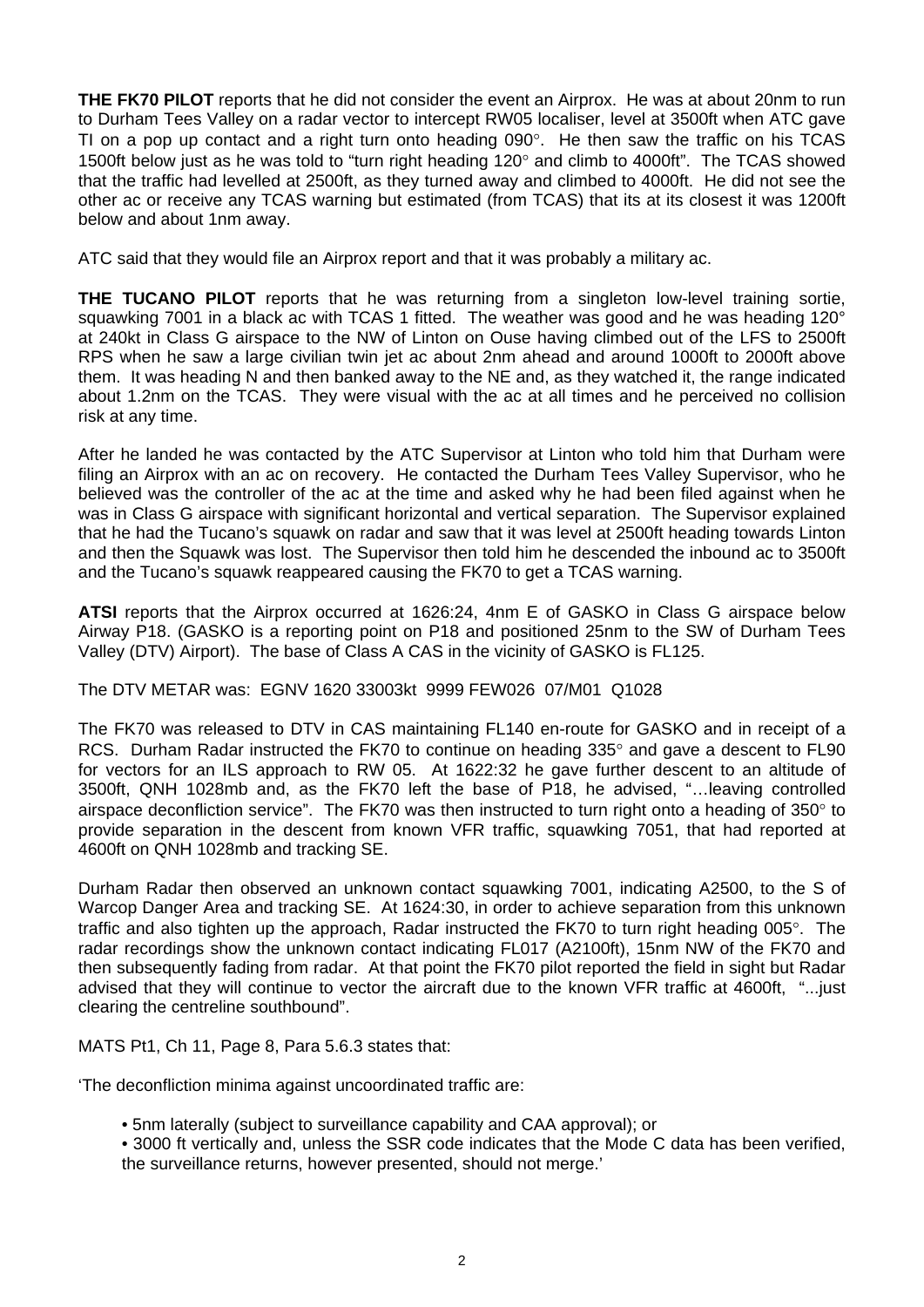At 1625:30 the unknown contact reappeared 7.5nm NW of the FK70, indicating FL016 (A2000) tracking SE and converging so in an attempt to achieve the deconfliction minima the controller passed TI, "…pop up traffic left ten o'clock range seven miles manoeuvring indicating altitude two thousand feet if not sighted turn right heading zero nine zero degrees" and the FK70 pilot responded "er right heading zero nine zero it's not in sight...". Radar then advised, "okay it's now moving slowly southbound at the moment indicating 2300ft stop descent at the earliest possible level". The FK70 pilot reported levelling off at 3500ft and at 1625:47 Radar gave, "Roger avoiding action turn right heading 120 degrees that traffic now northwest of you three miles tracking southbound indicating 2300ft". At that point the radar recording shows the distance between the ac to be 5.6nm. The FK70 was then instructed to climb to an altitude of 4500ft.

At 1626:35 Durham Radar instructed the FK70 pilot to turn left onto N and advised, "Previously called traffic passing behind you by one mile south eastbound indicating two thousand six hundred feet." Radar recordings show the unknown traffic indicating FL021 (A2500) passing 2.3nm behind the FK70 that had commenced the climb passing FL032 (A3600).

At 1627 the Durham Radar advised the FK70 "…clear of traffic descend to altitude 3000ft". The FK70 is then given vectors for a normal approach to the ILS RWY05.

It was later established that the unknown contact was a Tucano returning to RAF Linton-on-Ouse after a low level sortie.

MATS PT1, Chapter 11, Page 7, Para 5.1.1 states:

'A Deconfliction Service is a surveillance based ATS where, in addition to the provisions of a Basic Service, the controller provides specific surveillance derived traffic information and issues headings and/or levels aimed at achieving planned deconfliction minima, or for positioning and/or sequencing. However, the avoidance of other traffic is ultimately the pilot's responsibility'.

And Para 5.6.5 states:

'High controller workload or RTF loading may reduce the ability of the controller to pass deconfliction advice and the timeliness of such information. Furthermore, unknown aircraft may make unpredictable or high-energy manoeuvres. Consequently, it is recognized that controllers cannot guarantee to achieve these deconfliction minima; however, they shall apply all reasonable endeavours. The pilot shall inform the controller if he elects not to act on the controller's deconfliction advice. The pilot then accepts responsibility for initiating any subsequent collision avoidance against that particular conflicting aircraft. However, the controller is not prevented from passing further information in relation to the conflicting traffic, if in his opinion it continues to constitute a definite hazard'.

**HQ AIR (TRG)** comments that the crews of the ac involved did not consider this incident an Airprox. This seems to be perceived a loss of separation by the controller but after examination of the facts there was no reduction of safety or increased risk of a collision.

## **PART B: SUMMARY OF THE BOARD'S DISCUSSIONS**

Information available included reports from the pilots of both ac, transcripts of the relevant RT frequencies, radar recordings, reports from the air traffic controller involved and reports from the appropriate ATC and operating authorities.

The Board noted that neither pilot considered this to be an Airprox, but since the Controller had submitted an Airprox Report, a full investigation was conducted iaw normal procedures.